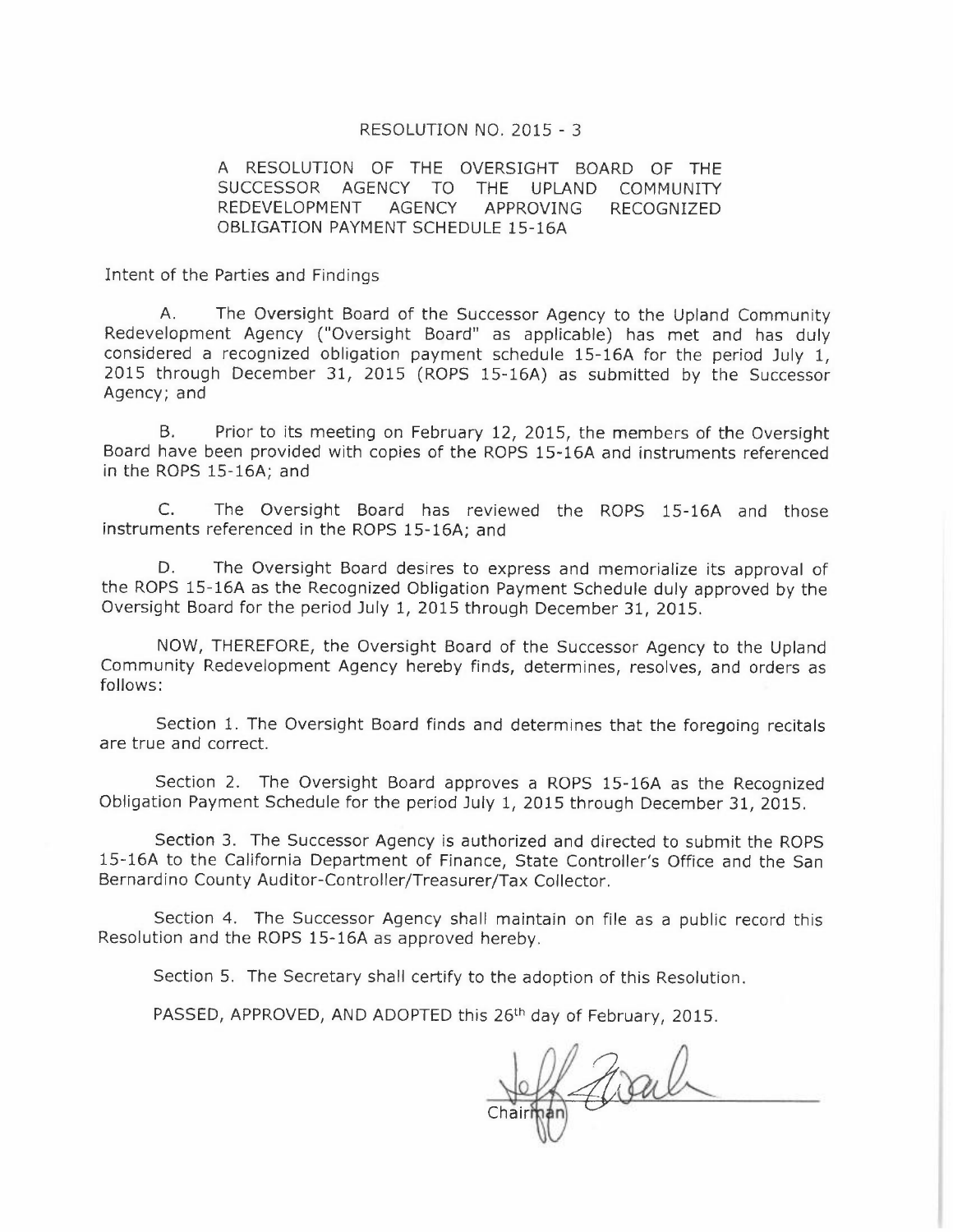Resolution No. 2015-3 Page 2

I, Stephanie A. Mendenhall, Secretary of the Oversight Board of the Successor Agency to the Upland Community Redevelopment Agency, do hereby certify that the foregoing Resolution was adopted at a regular meeting of the Oversight Board of the Successor Agency to the Upland Community Redevelopment Agency held on the 26th day of February, 2015, by the following vote:

AYES: Chairman Zwack, Board Members Gates, Cable, and Salamanca

NOES: None

Board Members Siddiqi, Scheu, and Catlin ABSENT:

ABSTAINED: None

ATTEST:

Samadhel

Stephanie A. Mendenhall, Secretary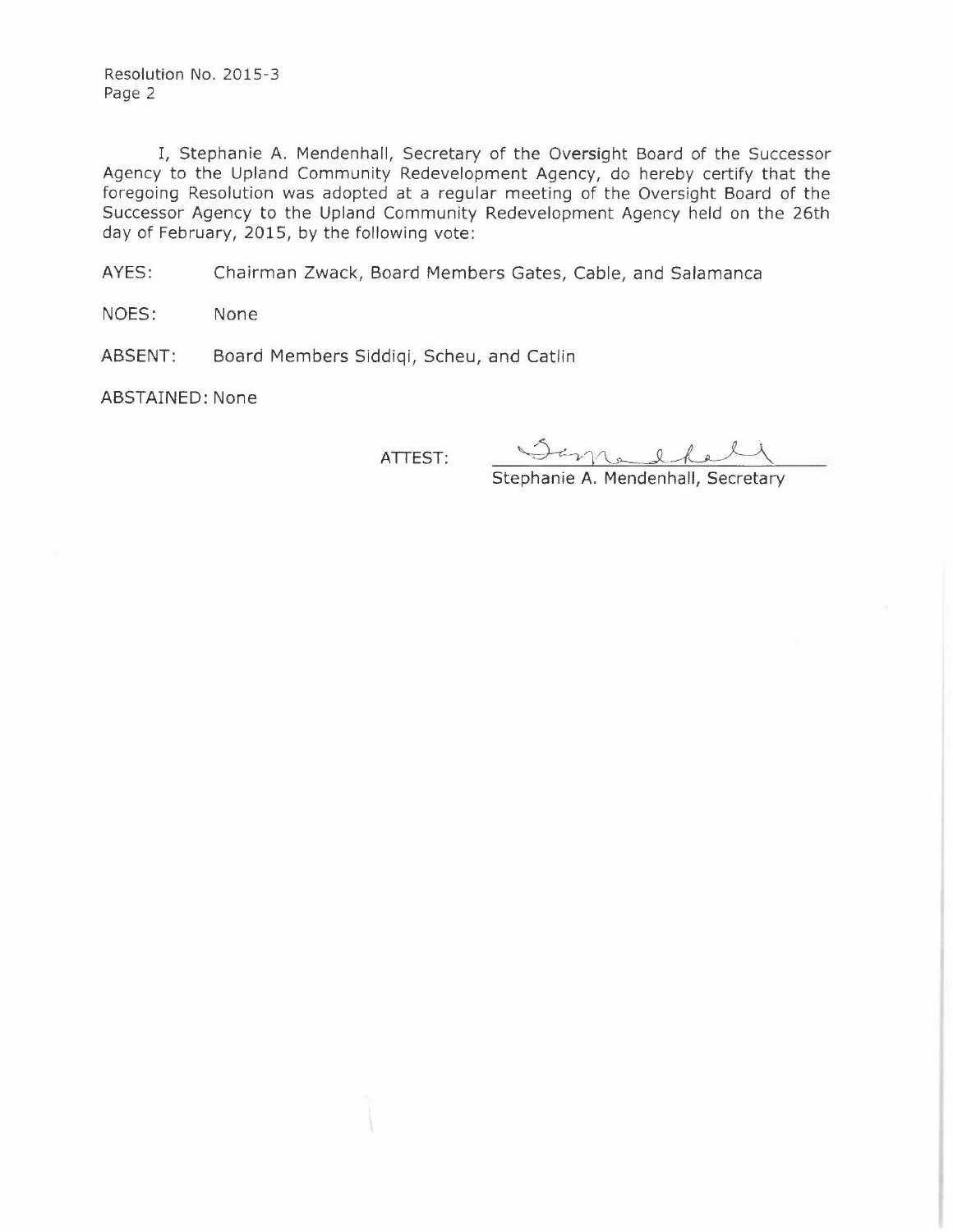Resolution No. 2015-3 Page 3

## EXHIBIT A:

# ROPS 15-16A (JULY 01, 2015 - DECEMBER 31, 2015)<br>(See Enclosure)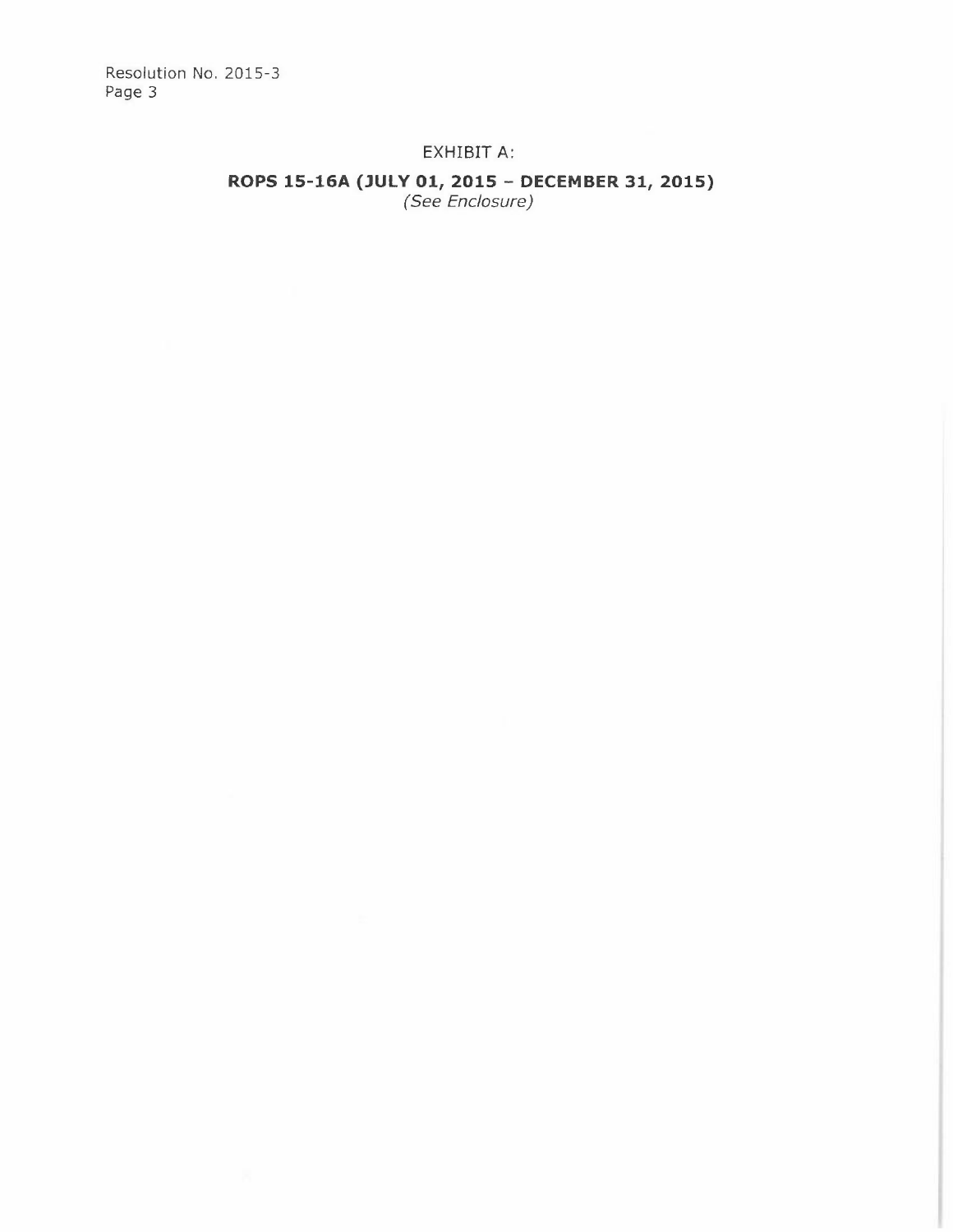# Recognized Obligation Payment Schedule (ROPS 15-16A) - Summary<br>Filed for the July 1, 2015 through December 31, 2015 Period

| <b>Name of Successor Agency:</b> | Upland         |
|----------------------------------|----------------|
| <b>Name of County:</b>           | San Bernardino |

|                                                          |                                                                                                                                                                                                                                                                                                                                                                            |                                                                                                                                                                                                                                                                                                                                                                                                                                                                        | <b>Six-Month Total</b> |
|----------------------------------------------------------|----------------------------------------------------------------------------------------------------------------------------------------------------------------------------------------------------------------------------------------------------------------------------------------------------------------------------------------------------------------------------|------------------------------------------------------------------------------------------------------------------------------------------------------------------------------------------------------------------------------------------------------------------------------------------------------------------------------------------------------------------------------------------------------------------------------------------------------------------------|------------------------|
| Sources (B+C+D):                                         |                                                                                                                                                                                                                                                                                                                                                                            |                                                                                                                                                                                                                                                                                                                                                                                                                                                                        |                        |
| Bond Proceeds Funding (ROPS Detail)                      |                                                                                                                                                                                                                                                                                                                                                                            |                                                                                                                                                                                                                                                                                                                                                                                                                                                                        |                        |
| Reserve Balance Funding (ROPS Detail)                    |                                                                                                                                                                                                                                                                                                                                                                            |                                                                                                                                                                                                                                                                                                                                                                                                                                                                        |                        |
| Other Funding (ROPS Detail)                              |                                                                                                                                                                                                                                                                                                                                                                            |                                                                                                                                                                                                                                                                                                                                                                                                                                                                        |                        |
| Enforceable Obligations Funded with RPTTF Funding (F+G): |                                                                                                                                                                                                                                                                                                                                                                            |                                                                                                                                                                                                                                                                                                                                                                                                                                                                        | 4,219,190              |
| Non-Administrative Costs (ROPS Detail)                   |                                                                                                                                                                                                                                                                                                                                                                            |                                                                                                                                                                                                                                                                                                                                                                                                                                                                        | 4,094,190              |
| Administrative Costs (ROPS Detail)                       |                                                                                                                                                                                                                                                                                                                                                                            |                                                                                                                                                                                                                                                                                                                                                                                                                                                                        | 125,000                |
| <b>Current Period Enforceable Obligations (A+E):</b>     |                                                                                                                                                                                                                                                                                                                                                                            | S                                                                                                                                                                                                                                                                                                                                                                                                                                                                      | 4,219,190              |
|                                                          |                                                                                                                                                                                                                                                                                                                                                                            |                                                                                                                                                                                                                                                                                                                                                                                                                                                                        | 4,219,190              |
|                                                          |                                                                                                                                                                                                                                                                                                                                                                            |                                                                                                                                                                                                                                                                                                                                                                                                                                                                        | (35, 293)              |
| Adjusted Current Period RPTTF Requested Funding (I-J)    | S                                                                                                                                                                                                                                                                                                                                                                          | 4,183,897                                                                                                                                                                                                                                                                                                                                                                                                                                                              |                        |
|                                                          |                                                                                                                                                                                                                                                                                                                                                                            |                                                                                                                                                                                                                                                                                                                                                                                                                                                                        |                        |
| Enforceable Obligations funded with RPTTF (E):           |                                                                                                                                                                                                                                                                                                                                                                            |                                                                                                                                                                                                                                                                                                                                                                                                                                                                        | 4,219,190              |
|                                                          |                                                                                                                                                                                                                                                                                                                                                                            |                                                                                                                                                                                                                                                                                                                                                                                                                                                                        |                        |
| Adjusted Current Period RPTTF Requested Funding (L-M)    |                                                                                                                                                                                                                                                                                                                                                                            |                                                                                                                                                                                                                                                                                                                                                                                                                                                                        | 4,219,190              |
|                                                          | Jeff Zwack                                                                                                                                                                                                                                                                                                                                                                 |                                                                                                                                                                                                                                                                                                                                                                                                                                                                        | Director               |
|                                                          | Name<br>$\sqrt{s}$<br>Signature                                                                                                                                                                                                                                                                                                                                            |                                                                                                                                                                                                                                                                                                                                                                                                                                                                        | Title<br>Date          |
|                                                          | <b>Current Period Requested Funding for Outstanding Debt or Obligation</b><br>Enforceable Obligations funded with RPTTF (E):<br>Certification of Oversight Board Chairman:<br>Pursuant to Section 34177 (m) of the Health and Safety code, I<br>hereby certify that the above is a true and accurate Recognized<br>Obligation Payment Schedule for the above named agency. | Enforceable Obligations Funded with Non-Redevelopment Property Tax Trust Fund (RPTTF) Funding<br>Successor Agency Self-Reported Prior Period Adjustment to Current Period RPTTF Requested Funding<br>Less Prior Period Adjustment (Report of Prior Period Adjustments Column S)<br>County Auditor Controller Reported Prior Period Adjustment to Current Period RPTTF Requested Funding<br>Less Prior Period Adjustment (Report of Prior Period Adjustments Column AA) |                        |

- 
-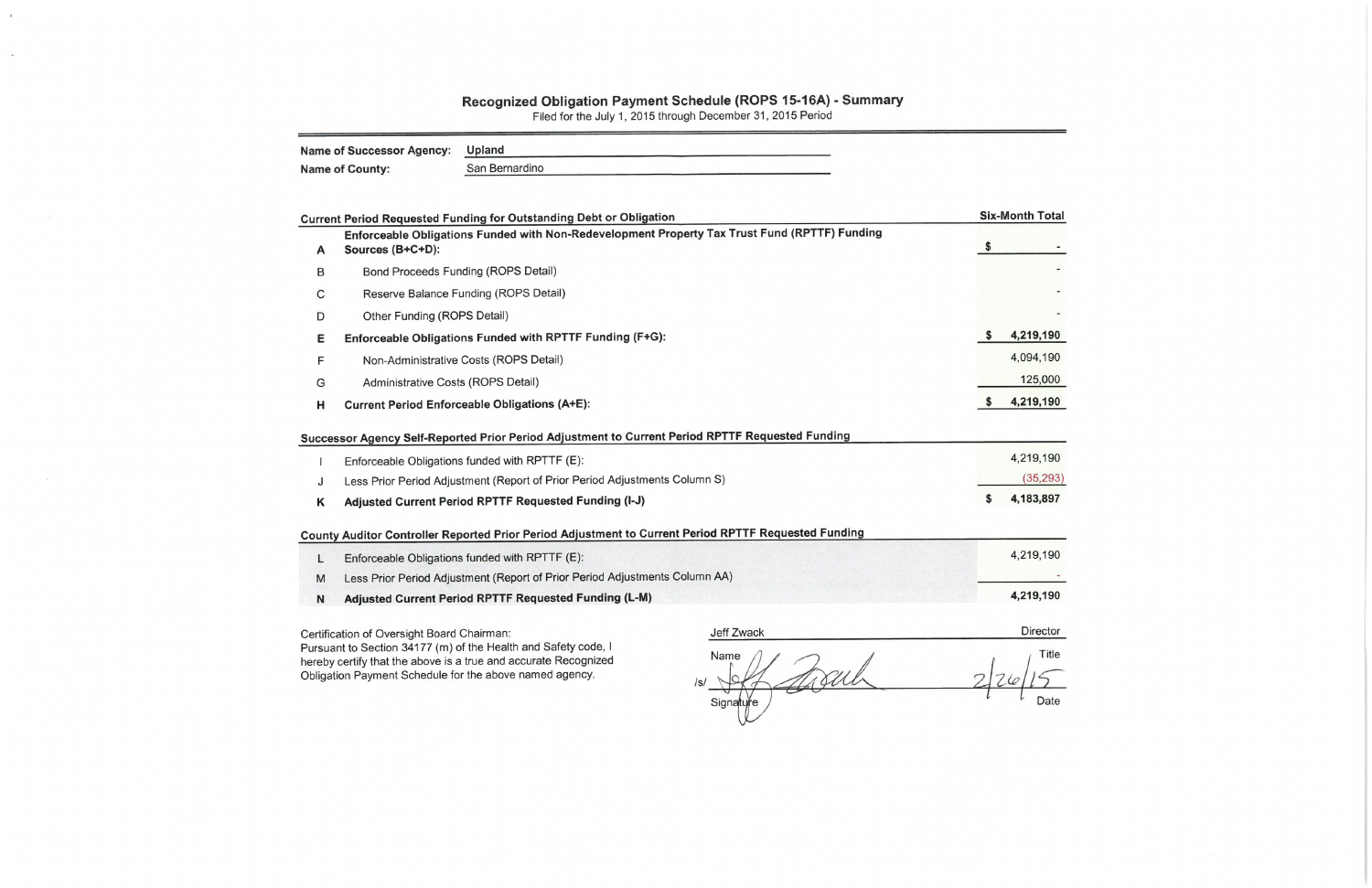|                 | Recognized Obligation Payment Schedule (ROPS 15-16A) - ROPS Detail<br>July 1, 2015 through December 31, 2015<br>(Report Amounts in Whole Dollars) |                                              |                       |                         |                                            |                                                                                     |                  |                          |         |                                           |                       |                      |              |                              |
|-----------------|---------------------------------------------------------------------------------------------------------------------------------------------------|----------------------------------------------|-----------------------|-------------------------|--------------------------------------------|-------------------------------------------------------------------------------------|------------------|--------------------------|---------|-------------------------------------------|-----------------------|----------------------|--------------|------------------------------|
| A               | В.                                                                                                                                                | $\mathbf{c}$                                 | D                     | E                       |                                            | G                                                                                   | H                |                          |         |                                           | M                     | N                    | $\mathbf{o}$ | P.                           |
|                 |                                                                                                                                                   |                                              |                       |                         |                                            |                                                                                     |                  |                          |         |                                           |                       |                      |              |                              |
|                 |                                                                                                                                                   |                                              |                       |                         |                                            |                                                                                     |                  |                          |         | Non-Redevelopment Property Tax Trust Fund | <b>Funding Source</b> |                      |              |                              |
|                 |                                                                                                                                                   |                                              |                       |                         |                                            |                                                                                     |                  |                          |         | (Non-RPTTF)                               |                       | <b>RPTTF</b>         |              |                              |
|                 |                                                                                                                                                   |                                              | Contract/Agreement    | Contract/Agreement      |                                            |                                                                                     |                  | <b>Total Outstanding</b> |         |                                           |                       |                      |              |                              |
| Item#           | Project Name / Debt Obligation                                                                                                                    | <b>Obligation Type</b>                       | <b>Execution Date</b> | <b>Termination Date</b> | Payee                                      | <b>Description/Project Scope</b>                                                    | Project Area     | Debt or Obligation       | Retired | Bond Proceeds Reserve Balance             | <b>Other Funds</b>    | Non-Admin            | Admin        | Six-Month Total              |
|                 | 2 Refunding of 1998,2003, & 2004                                                                                                                  | Bonds Issued On or 11/1/2006                 |                       | 9/1/2036                | <b>US Bank</b>                             | 2006 Tax Allocation Bonds                                                           | Merged           | 41,466,714<br>15,000,00  | N       | $\mathbf{R}$                              |                       | 4,094,190<br>488,391 | 125,000      | 4,219,190<br>488,391<br>_\$  |
|                 | 5 Property Maintenance Expenses                                                                                                                   | Property                                     | 7/1/2013              | 6/30/2014               | <b>Multiple Private Parties</b>            | <b>Successor Agency Properties</b>                                                  | Merged           | 90,000                   | N       |                                           |                       | 45,000               |              | 45,000<br>- \$               |
|                 |                                                                                                                                                   | Maintenance                                  |                       |                         |                                            | Appraisal Services, Insurance,<br>landscaping, Weed Abatement,<br>Utilities, Alarm. |                  |                          |         |                                           |                       |                      |              |                              |
|                 | 8 Bond Banking Services                                                                                                                           | Fees                                         | 11/1/2013             | 6/30/2036               | <b>US Bank</b>                             | <b>Bond Banking Services</b>                                                        | Merged           | 22,000                   | N       |                                           |                       | 11,000               |              | 11,000<br>\$                 |
|                 | <b>P</b> Continuing Bond Disclosure                                                                                                               | Fees                                         | 6/20/1998             | 6/30/2036               | <b>Urban Futures</b>                       | <b>Continuing Bond Disclosure</b>                                                   | Merged           | 6,500                    | N       |                                           |                       | 6,500                |              | 6,500<br>\$                  |
|                 | 10 Salaries/Benefits<br>15 2013 TAB                                                                                                               | <b>Admin Costs</b><br><b>Refunding Bonds</b> | 7/1/2013<br>5/19/2013 | 6/30/2014<br>3/1/2024   | <b>City Staff</b><br><b>US Bank</b>        | Salaries/Benefits<br>2013 TAB                                                       | Merged<br>Merged | 250,000<br>22,090,000    | N<br>N  |                                           |                       | 2,162,400            | $125,000$ \$ | 125,000<br>2,162,400<br>\$.  |
|                 |                                                                                                                                                   | Issued After 6/27/12                         |                       |                         |                                            |                                                                                     |                  |                          |         |                                           |                       |                      |              |                              |
|                 | 16 Successor Agency Bond Debt<br>Reserve Fund                                                                                                     | Reserves                                     | 5/19/2013             | 3/1/2024                | Reserve                                    | 2013 Bond Debt Reserve                                                              | Merged           | 2,627,315                | N       |                                           |                       |                      |              | - \$                         |
|                 | 19 Ontario-Montclair School District                                                                                                              | Miscellaneous                                | 6/22/1992             | 6/30/2033               | Ontatio-Montclair School<br><b>Distric</b> | Over Due Pass Thru                                                                  | Merged           | 31,620                   | N       |                                           |                       | 31,620               |              | 31,620<br>\$                 |
|                 | 20 Ontario-Montclair School District                                                                                                              | Miscellaneous                                | 6/22/1992             | 6/30/2033               | Ontatio-Montclair School<br><b>Distric</b> | Over Due Pass Thru                                                                  | Merged           | 11,341                   | N.      |                                           |                       | 11,341               |              | 11,341<br>- \$               |
|                 | 21 No. 1 Loan Agreement                                                                                                                           | <b>City/County Loans</b><br>After 6/27/11    | 2/23/2015             | 2/23/2018               | City of Upland                             | <b>Reimbursment Payment</b>                                                         | Merged           | 680,000                  | N.      |                                           |                       | 680,000              |              | 680,000<br>-\$               |
|                 | 22 No. 2 Loan Agreement                                                                                                                           | <b>City/County Loans</b><br>After 6/27/11    | 2/23/2015             | 2/23/2018               | City of Upland                             | Reimbursment Payment                                                                | Merged           | 657,938                  | N       |                                           |                       | 657,938              |              | 657,938<br>- \$              |
| 23<br>24        |                                                                                                                                                   |                                              |                       |                         |                                            |                                                                                     |                  |                          | N<br>N. |                                           |                       |                      |              | - \$<br>- \$                 |
| 25              |                                                                                                                                                   |                                              |                       |                         |                                            |                                                                                     |                  |                          | N       |                                           |                       |                      |              | $\mathbf{s}$                 |
| 26              |                                                                                                                                                   |                                              |                       |                         |                                            |                                                                                     |                  |                          | N       |                                           |                       |                      |              | \$                           |
| 27<br>28        |                                                                                                                                                   |                                              |                       |                         |                                            |                                                                                     |                  |                          | N.<br>N |                                           |                       |                      |              | - \$<br>\$                   |
| 29              |                                                                                                                                                   |                                              |                       |                         |                                            |                                                                                     |                  |                          | N       |                                           |                       |                      |              | - \$                         |
| 30 <sup>l</sup> |                                                                                                                                                   |                                              |                       |                         |                                            |                                                                                     |                  |                          | N       |                                           |                       |                      |              | \$                           |
| 31<br>32        |                                                                                                                                                   |                                              |                       |                         |                                            |                                                                                     |                  |                          | N<br>N. |                                           |                       |                      |              | - S<br>\$                    |
| 33              |                                                                                                                                                   |                                              |                       |                         |                                            |                                                                                     |                  |                          | N       |                                           |                       |                      |              | \$                           |
| 34              |                                                                                                                                                   |                                              |                       |                         |                                            |                                                                                     |                  |                          | N.      |                                           |                       |                      |              |                              |
| 35<br>36        |                                                                                                                                                   |                                              |                       |                         |                                            |                                                                                     |                  |                          | N<br>N  |                                           |                       |                      |              | $\mathfrak{S}$<br>\$         |
| 37              |                                                                                                                                                   |                                              |                       |                         |                                            |                                                                                     |                  |                          | N       |                                           |                       |                      |              | \$                           |
| 38              |                                                                                                                                                   |                                              |                       |                         |                                            |                                                                                     |                  |                          | N       |                                           |                       |                      |              | $\mathfrak{S}$               |
| 39<br>40        |                                                                                                                                                   |                                              |                       |                         |                                            |                                                                                     |                  |                          | N<br>N  |                                           |                       |                      |              | \$<br>$\mathfrak{S}$         |
| 41              |                                                                                                                                                   |                                              |                       |                         |                                            |                                                                                     |                  |                          | N       |                                           |                       |                      |              | \$                           |
| 42              |                                                                                                                                                   |                                              |                       |                         |                                            |                                                                                     |                  |                          | N       |                                           |                       |                      |              | $\sqrt{3}$                   |
| 43<br>44        |                                                                                                                                                   |                                              |                       |                         |                                            |                                                                                     |                  |                          | N<br>N  |                                           |                       |                      |              | $\mathfrak{S}$<br>\$         |
| 45              |                                                                                                                                                   |                                              |                       |                         |                                            |                                                                                     |                  |                          | N       |                                           |                       |                      |              | \$                           |
| - 46            |                                                                                                                                                   |                                              |                       |                         |                                            |                                                                                     |                  |                          | N       |                                           |                       |                      |              | \$                           |
| 47<br>- 48      |                                                                                                                                                   |                                              |                       |                         |                                            |                                                                                     |                  |                          | N<br>N  |                                           |                       |                      |              | $\sqrt{3}$<br>$\mathfrak{S}$ |
| 49              |                                                                                                                                                   |                                              |                       |                         |                                            |                                                                                     |                  |                          | N       |                                           |                       |                      |              | $\mathfrak{S}$               |
| 50<br>51        |                                                                                                                                                   |                                              |                       |                         |                                            |                                                                                     |                  |                          | N       |                                           |                       |                      |              | $\mathfrak{S}$               |
| 52              |                                                                                                                                                   |                                              |                       |                         |                                            |                                                                                     |                  |                          | N<br>N  |                                           |                       |                      |              | \$<br>\$                     |
| 53              |                                                                                                                                                   |                                              |                       |                         |                                            |                                                                                     |                  |                          | N       |                                           |                       |                      |              | \$                           |
| 54<br>55        |                                                                                                                                                   |                                              |                       |                         |                                            |                                                                                     |                  |                          | N<br>N  |                                           |                       |                      |              | $\sqrt{3}$<br>\$             |
| 56              |                                                                                                                                                   |                                              |                       |                         |                                            |                                                                                     |                  |                          | N       |                                           |                       |                      |              | $\sqrt{3}$                   |
| 57              |                                                                                                                                                   |                                              |                       |                         |                                            |                                                                                     |                  |                          | N       |                                           |                       |                      |              | $\sqrt{3}$                   |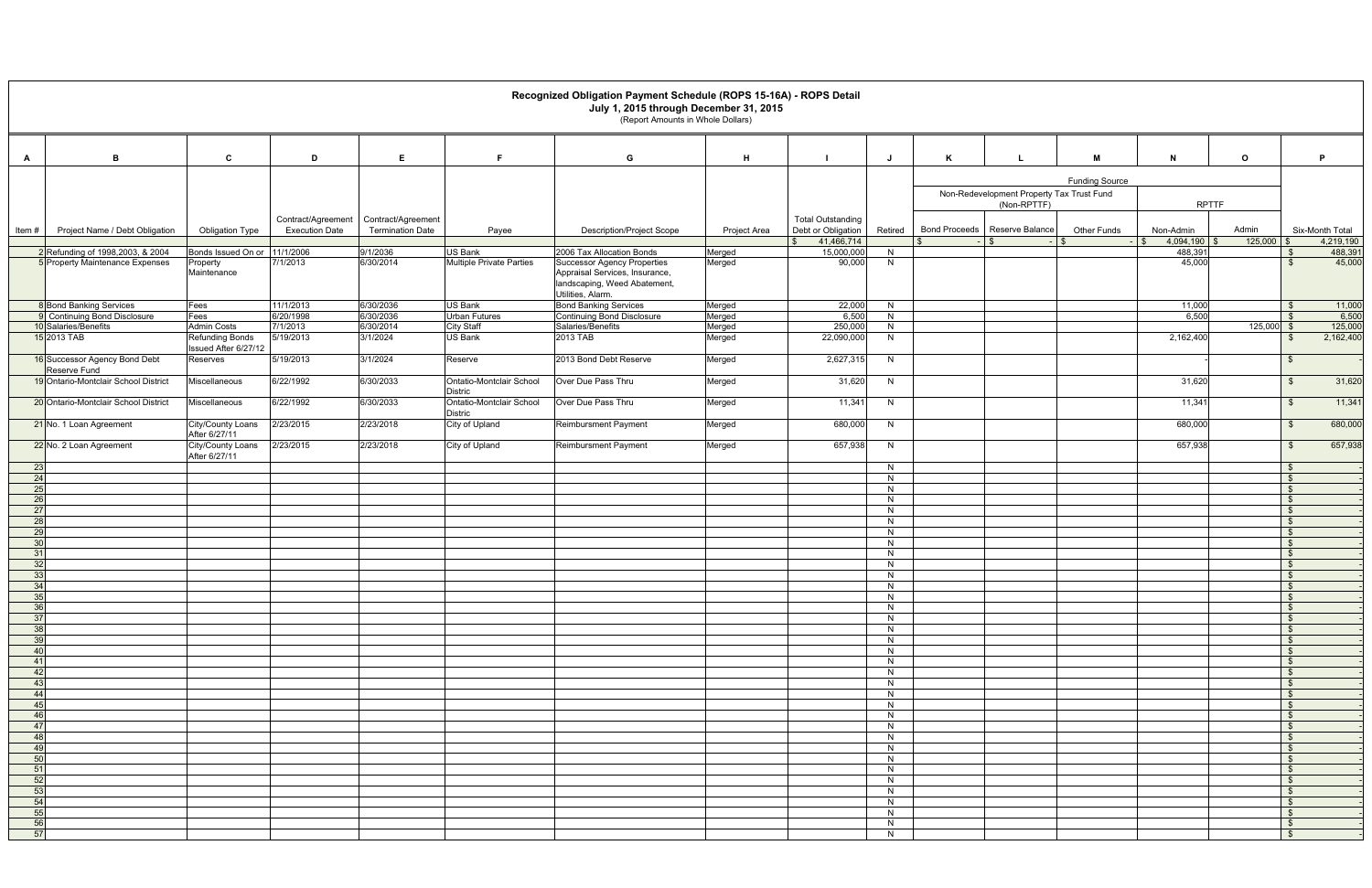#### **Recognized Obligation Payment Schedule (ROPS 15-16A) - Report of Cash Balances**

(Report Amounts in Whole Dollars)

|   | Pursuant to Health and Safety Code section 34177 (I), Redevelopment Property Tax Trust Fund (RPTTF) may be listed as a source of payment on the ROPS, but only to the extent no other funding source is available<br>or when payment from property tax revenues is required by an enforceable obligation. For tips on how to complete the Report of Cash Balances Form, seehttps://rad.dof.ca.gov/rad-<br>sa/pdf/Cash Balance Agency Tips Sheet.pdf. |                          |                         |                                      |                                 |                           |                     |                 |
|---|------------------------------------------------------------------------------------------------------------------------------------------------------------------------------------------------------------------------------------------------------------------------------------------------------------------------------------------------------------------------------------------------------------------------------------------------------|--------------------------|-------------------------|--------------------------------------|---------------------------------|---------------------------|---------------------|-----------------|
| A | В                                                                                                                                                                                                                                                                                                                                                                                                                                                    | C                        | D                       | E.                                   | F.                              | G                         | н                   |                 |
|   |                                                                                                                                                                                                                                                                                                                                                                                                                                                      |                          |                         | <b>Fund Sources</b>                  |                                 |                           |                     |                 |
|   |                                                                                                                                                                                                                                                                                                                                                                                                                                                      |                          | <b>Bond Proceeds</b>    |                                      | <b>Reserve Balance</b>          | Other                     | <b>RPTTF</b>        |                 |
|   |                                                                                                                                                                                                                                                                                                                                                                                                                                                      |                          |                         | <b>Prior ROPS</b><br>period balances | Prior ROPS<br><b>RPTTF</b>      |                           |                     |                 |
|   |                                                                                                                                                                                                                                                                                                                                                                                                                                                      | <b>Bonds Issued</b>      | <b>Bonds Issued</b>     | and DDR RPTTF                        | distributed as                  | Rent,                     | Non-Admin           |                 |
|   | <b>Cash Balance Information by ROPS Period</b>                                                                                                                                                                                                                                                                                                                                                                                                       | on or before<br>12/31/10 | on or after<br>01/01/11 | balances<br>retained                 | reserve for future<br>period(s) | Grants,<br>Interest, Etc. | and<br>Admin        | <b>Comments</b> |
|   |                                                                                                                                                                                                                                                                                                                                                                                                                                                      |                          |                         |                                      |                                 |                           |                     |                 |
|   | ROPS 14-15A Actuals (07/01/14 - 12/31/14)<br>1 Beginning Available Cash Balance (Actual 07/01/14)                                                                                                                                                                                                                                                                                                                                                    |                          |                         |                                      |                                 |                           |                     |                 |
|   |                                                                                                                                                                                                                                                                                                                                                                                                                                                      |                          |                         |                                      | 1,586,609                       |                           |                     |                 |
|   | 2 Revenue/Income (Actual 12/31/14)<br>RPTTF amounts should tie to the ROPS 14-15A distribution from the<br>County Auditor-Controller during June 2014                                                                                                                                                                                                                                                                                                |                          |                         |                                      |                                 | 9,120                     |                     |                 |
|   | 3 Expenditures for ROPS 14-15A Enforceable Obligations (Actual<br>12/31/14<br>RPTTF amounts, H3 plus H4 should equal total reported actual<br>expenditures in the Report of PPA, Columns L and Q                                                                                                                                                                                                                                                     |                          |                         |                                      | 193,695                         | 9,120                     |                     |                 |
|   | 4 Retention of Available Cash Balance (Actual 12/31/14)<br>RPTTF amount retained should only include the amounts distributed as<br>reserve for future period(s)                                                                                                                                                                                                                                                                                      |                          |                         |                                      | 1,392,914                       |                           |                     |                 |
|   | 5 ROPS 14-15A RPTTF Prior Period Adjustment<br>RPTTF amount should tie to the self-reported ROPS 14-15A PPA in the<br>Report of PPA, Column S                                                                                                                                                                                                                                                                                                        |                          |                         |                                      |                                 |                           |                     |                 |
|   | 6 Ending Actual Available Cash Balance<br>C to G = $(1 + 2 - 3 - 4)$ , H = $(1 + 2 - 3 - 4 - 5)$                                                                                                                                                                                                                                                                                                                                                     |                          | \$                      | \$.                                  |                                 |                           | 35,293<br>(35, 293) |                 |
|   | ROPS 14-15B Estimate (01/01/15 - 06/30/15)                                                                                                                                                                                                                                                                                                                                                                                                           |                          |                         |                                      |                                 |                           |                     |                 |
|   | 7 Beginning Available Cash Balance (Actual 01/01/15)<br>$(C, D, E, G = 4 + 6, F = H4 + F4 + F6, and H = 5 + 6)$                                                                                                                                                                                                                                                                                                                                      | $\mathbf{\hat{z}}$       | \$                      | \$                                   | 1,428,207.00 \$                 |                           |                     |                 |
|   | 8 Revenue/Income (Estimate 06/30/15)<br>RPTTF amounts should tie to the ROPS 14-15B distribution from the<br>County Auditor-Controller during January 2015                                                                                                                                                                                                                                                                                           |                          |                         |                                      |                                 | 9,120                     |                     |                 |
|   | 9 Expenditures for ROPS 14-15B Enforceable Obligations (Estimate<br>06/30/15)                                                                                                                                                                                                                                                                                                                                                                        |                          |                         |                                      | 831,171                         | 9,120                     |                     |                 |
|   | 10 Retention of Available Cash Balance (Estimate 06/30/15)<br>RPTTF amount retained should only include the amounts distributed as<br>reserve for future period(s)                                                                                                                                                                                                                                                                                   |                          |                         |                                      |                                 |                           |                     |                 |
|   | 11 Ending Estimated Available Cash Balance (7 + 8 - 9 -10)                                                                                                                                                                                                                                                                                                                                                                                           | $\mathbf{f}$             | \$                      | \$<br>$\blacksquare$                 | \$597,036.00\$                  |                           |                     |                 |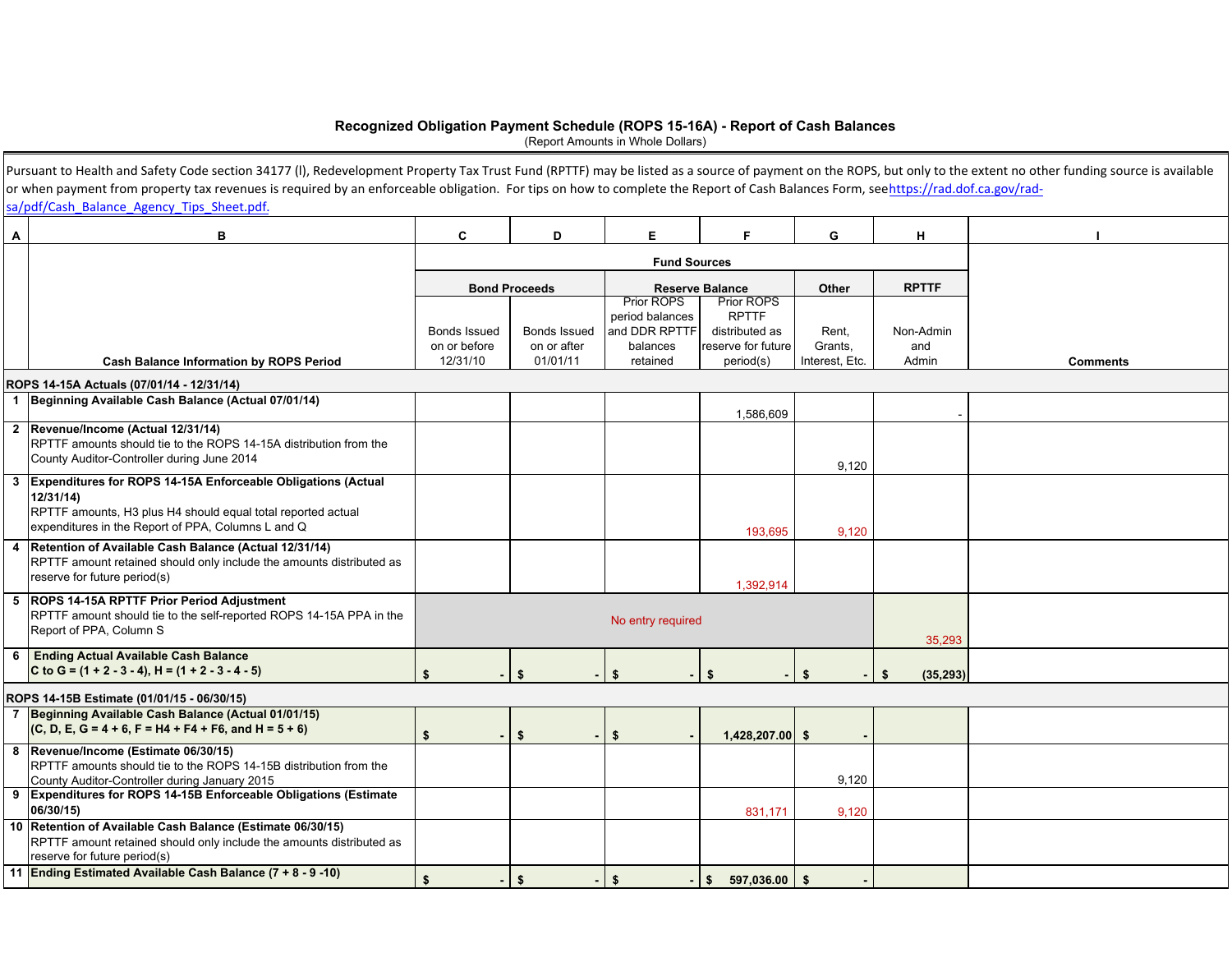| Recognized Obligation Payment Schedule (ROPS 15-16A) - Report of Prior Period Adjustments<br>Reported for the ROPS 14-15A (July 1, 2014 through December 31, 2014) Period Pursuant to Health and Safety Code (HSC) section 34186 (a)<br>(Report Amounts in Whole Dollars) |                                                                                                                                                                                                                                                                                                                                                                                                                                                                                                                                                                                                                                                                                       |            |                               |             |              |                            |                                                                                            |                                            |                                                                                                |                                                                  |                           |                                                                                             |                                            |          |                                                                                                           |                                                                                                |                    |                                            |               |            |                                            |                  |                   |                                                                                                            |                     |
|---------------------------------------------------------------------------------------------------------------------------------------------------------------------------------------------------------------------------------------------------------------------------|---------------------------------------------------------------------------------------------------------------------------------------------------------------------------------------------------------------------------------------------------------------------------------------------------------------------------------------------------------------------------------------------------------------------------------------------------------------------------------------------------------------------------------------------------------------------------------------------------------------------------------------------------------------------------------------|------------|-------------------------------|-------------|--------------|----------------------------|--------------------------------------------------------------------------------------------|--------------------------------------------|------------------------------------------------------------------------------------------------|------------------------------------------------------------------|---------------------------|---------------------------------------------------------------------------------------------|--------------------------------------------|----------|-----------------------------------------------------------------------------------------------------------|------------------------------------------------------------------------------------------------|--------------------|--------------------------------------------|---------------|------------|--------------------------------------------|------------------|-------------------|------------------------------------------------------------------------------------------------------------|---------------------|
|                                                                                                                                                                                                                                                                           | ROPS 14-15A CAC PPA: To be completed by the CAC upon submittal of the ROPS 15-16A by the SA to Finance and<br>ROPS 14-15A Successor Agency (SA) Self-reported Prior Period Adjustments (PPA)Pursuant to HSC Section 34186 (a), SAs are required to report the differences between their actual available funding and their actual expenditur<br>the CAC. Note that CACs will need to enter their own formulas at the line item level pursuant to the manner in which they<br>alculate the PPA. Also note that the Admin amounts do not need to be listed at the line item level and may be entered<br>the county auditor-controller (CAC) and the State Controller.<br>as a lump sum. |            |                               |             |              |                            |                                                                                            |                                            |                                                                                                |                                                                  |                           |                                                                                             |                                            |          |                                                                                                           |                                                                                                |                    |                                            |               |            |                                            |                  |                   |                                                                                                            |                     |
| $\overline{A}$<br>B                                                                                                                                                                                                                                                       | $\mathbf{c}$<br>$\mathbf{D}$                                                                                                                                                                                                                                                                                                                                                                                                                                                                                                                                                                                                                                                          | <b>F</b>   | $\mathbf{F}$                  | G           | $\mathbf{H}$ | $\mathbf{I}$               | $\mathbf{J}$                                                                               | $\kappa$                                   | $\mathbf{L}$                                                                                   | M                                                                | $\mathbf{N}$              | $\circ$                                                                                     | $\mathsf{P}$                               | $\alpha$ | $\mathbb{R}$                                                                                              | $\mathbf{s}$                                                                                   | T                  | $\mathbf{u}$                               | $\mathbf{v}$  | W          | $\mathbf{x}$                               | Y                | $\mathbf{z}$      | AA                                                                                                         | AB                  |
|                                                                                                                                                                                                                                                                           |                                                                                                                                                                                                                                                                                                                                                                                                                                                                                                                                                                                                                                                                                       |            | <b>Non-RPTTF Expenditures</b> |             |              |                            |                                                                                            |                                            |                                                                                                |                                                                  | <b>RPTTF Expenditures</b> |                                                                                             |                                            |          |                                                                                                           |                                                                                                |                    |                                            |               |            | <b>RPTTF Expenditures</b>                  |                  |                   |                                                                                                            |                     |
|                                                                                                                                                                                                                                                                           | <b>Bond Proceeds</b>                                                                                                                                                                                                                                                                                                                                                                                                                                                                                                                                                                                                                                                                  |            | <b>Reserve Balance</b>        | Other Funds |              |                            |                                                                                            | Non-Admin                                  |                                                                                                |                                                                  |                           |                                                                                             | Admin                                      |          |                                                                                                           | Net SA Non-Admir<br>and Admin PPA<br>(Amount Used to<br>Offset ROPS 15-16A<br>Requested RPTTF) |                    |                                            | Non-Admin CAC |            |                                            | <b>Admin CAC</b> |                   | <b>Net CAC Non-</b><br>Admin and Admin<br>PPA<br>(Amount Used to<br>Offset ROPS 15-16A<br>Requested RPTTF) |                     |
| Project Name /<br>Item # Debt Obligation                                                                                                                                                                                                                                  | Actual<br><b>Authorized</b>                                                                                                                                                                                                                                                                                                                                                                                                                                                                                                                                                                                                                                                           | Authorized | Actual                        | Authorized  | Actual       | Authorized                 | Available<br>RPTTF<br>(ROPS 14-15A<br>stributed + all other<br>available as of<br>07/1/14) | Net Lesser of<br>Authorized /<br>Available | Actual                                                                                         | Difference<br>(If K is less than L<br>the difference is<br>zero) | Authorized                | Available<br>RPTTF<br>(ROPS 14-15A<br>listributed + all other<br>available as of<br>07/1/14 | Net Lesser of<br>Authorized /<br>Available | Actual   | <b>Difference</b><br>(If total actual<br>exceeds total<br>authorized, the<br>total difference is<br>zero) | Net Difference<br>(M+R)                                                                        | <b>SA Comments</b> | Net Lesser of<br>Authorized /<br>Available | Actual        | Difference | Net Lesser of<br>Authorized /<br>Available | Actual           | <b>Difference</b> | Net Difference                                                                                             | <b>CAC Comments</b> |
|                                                                                                                                                                                                                                                                           |                                                                                                                                                                                                                                                                                                                                                                                                                                                                                                                                                                                                                                                                                       |            |                               | 9,120       | 9,120        | 103,976                    | 103,974                                                                                    | 103,974                                    | 68,683 \$                                                                                      | 35,293                                                           | \$ 125,000                | 125,000                                                                                     | 125,000                                    | 125,000  |                                                                                                           | 35,293                                                                                         |                    |                                            |               |            |                                            |                  |                   |                                                                                                            |                     |
| 2 Refunding of<br>4 Contract for                                                                                                                                                                                                                                          |                                                                                                                                                                                                                                                                                                                                                                                                                                                                                                                                                                                                                                                                                       |            |                               |             |              | 16,393<br>12,500<br>46,675 | $\frac{16,393}{12,500}$ \$<br>46,675 \$                                                    | 16,393<br>12,500<br>46,675                 | $\begin{array}{ c c c }\n\hline\n16,393 & S \\ \hline\n12,500 & S\n\end{array}$<br>$17,182$ \$ | 29,493                                                           |                           |                                                                                             |                                            |          |                                                                                                           | 29,49                                                                                          |                    |                                            |               |            |                                            |                  |                   |                                                                                                            |                     |
| 5 Property<br>Maintenance<br>Expenses                                                                                                                                                                                                                                     |                                                                                                                                                                                                                                                                                                                                                                                                                                                                                                                                                                                                                                                                                       |            |                               |             |              |                            |                                                                                            |                                            |                                                                                                |                                                                  |                           |                                                                                             |                                            |          |                                                                                                           |                                                                                                |                    |                                            |               |            |                                            |                  |                   |                                                                                                            |                     |
|                                                                                                                                                                                                                                                                           |                                                                                                                                                                                                                                                                                                                                                                                                                                                                                                                                                                                                                                                                                       |            |                               |             |              | 8,650                      | $8,650$ \$                                                                                 | 8,650                                      | $2,850$ \$                                                                                     | 5,800                                                            |                           |                                                                                             |                                            |          |                                                                                                           | 5,80                                                                                           |                    |                                            |               |            |                                            |                  |                   |                                                                                                            |                     |
| 7 Jones, Mayer<br>8 Bond Banking<br>Services<br>9 Continuing Bond<br>Disclosure                                                                                                                                                                                           |                                                                                                                                                                                                                                                                                                                                                                                                                                                                                                                                                                                                                                                                                       |            |                               |             |              | 6,500                      | 6.500 \$                                                                                   | 6.500                                      | 6.500 \$                                                                                       |                                                                  |                           |                                                                                             |                                            |          |                                                                                                           |                                                                                                |                    |                                            |               |            |                                            |                  |                   |                                                                                                            |                     |
| 10 Salaries/Benefits<br>11 Auditing Services                                                                                                                                                                                                                              |                                                                                                                                                                                                                                                                                                                                                                                                                                                                                                                                                                                                                                                                                       |            |                               |             |              |                            |                                                                                            |                                            |                                                                                                |                                                                  |                           |                                                                                             |                                            | 125,000  |                                                                                                           |                                                                                                |                    |                                            |               |            |                                            |                  |                   |                                                                                                            |                     |
| 12 Anticipated Rent<br>Revenues<br>14 City Loan                                                                                                                                                                                                                           |                                                                                                                                                                                                                                                                                                                                                                                                                                                                                                                                                                                                                                                                                       |            |                               | 9.120       | 9,120        |                            |                                                                                            |                                            |                                                                                                |                                                                  |                           |                                                                                             |                                            |          |                                                                                                           |                                                                                                |                    |                                            |               |            |                                            |                  |                   |                                                                                                            |                     |
| Agreement                                                                                                                                                                                                                                                                 |                                                                                                                                                                                                                                                                                                                                                                                                                                                                                                                                                                                                                                                                                       |            |                               |             |              | 13,258                     | $13,256$ \$                                                                                | 13,256                                     | $13,258$ \$                                                                                    |                                                                  |                           |                                                                                             |                                            |          |                                                                                                           |                                                                                                |                    |                                            |               |            |                                            |                  |                   |                                                                                                            |                     |
| 15 2013 TAB<br>16 Successor Agency<br>Bond Debt Reserv                                                                                                                                                                                                                    |                                                                                                                                                                                                                                                                                                                                                                                                                                                                                                                                                                                                                                                                                       |            |                               |             |              |                            |                                                                                            |                                            |                                                                                                |                                                                  |                           |                                                                                             |                                            |          |                                                                                                           |                                                                                                |                    |                                            |               |            |                                            |                  |                   |                                                                                                            |                     |
| Fund<br>17 Chaffey Commun                                                                                                                                                                                                                                                 |                                                                                                                                                                                                                                                                                                                                                                                                                                                                                                                                                                                                                                                                                       |            |                               |             |              |                            |                                                                                            |                                            |                                                                                                |                                                                  |                           |                                                                                             |                                            |          |                                                                                                           |                                                                                                |                    |                                            |               |            |                                            |                  |                   |                                                                                                            |                     |
| College District -                                                                                                                                                                                                                                                        |                                                                                                                                                                                                                                                                                                                                                                                                                                                                                                                                                                                                                                                                                       |            |                               |             |              |                            |                                                                                            |                                            |                                                                                                |                                                                  |                           |                                                                                             |                                            |          |                                                                                                           |                                                                                                |                    |                                            |               |            |                                            |                  |                   |                                                                                                            |                     |
| Pass Thru<br>18 San Bernardino<br>Superintendent of                                                                                                                                                                                                                       |                                                                                                                                                                                                                                                                                                                                                                                                                                                                                                                                                                                                                                                                                       |            |                               |             |              |                            |                                                                                            |                                            |                                                                                                |                                                                  |                           |                                                                                             |                                            |          |                                                                                                           |                                                                                                |                    |                                            |               |            |                                            |                  |                   |                                                                                                            |                     |
| Schools - Pass Th                                                                                                                                                                                                                                                         |                                                                                                                                                                                                                                                                                                                                                                                                                                                                                                                                                                                                                                                                                       |            |                               |             |              |                            |                                                                                            |                                            |                                                                                                |                                                                  |                           |                                                                                             |                                            |          |                                                                                                           |                                                                                                |                    |                                            |               |            |                                            |                  |                   |                                                                                                            |                     |
|                                                                                                                                                                                                                                                                           |                                                                                                                                                                                                                                                                                                                                                                                                                                                                                                                                                                                                                                                                                       |            |                               |             |              |                            |                                                                                            |                                            |                                                                                                |                                                                  |                           |                                                                                             |                                            |          |                                                                                                           |                                                                                                |                    |                                            |               |            |                                            |                  |                   |                                                                                                            |                     |
|                                                                                                                                                                                                                                                                           |                                                                                                                                                                                                                                                                                                                                                                                                                                                                                                                                                                                                                                                                                       |            |                               |             |              |                            |                                                                                            |                                            |                                                                                                |                                                                  |                           |                                                                                             |                                            |          |                                                                                                           |                                                                                                |                    |                                            |               |            |                                            |                  |                   |                                                                                                            |                     |
|                                                                                                                                                                                                                                                                           |                                                                                                                                                                                                                                                                                                                                                                                                                                                                                                                                                                                                                                                                                       |            |                               |             |              |                            |                                                                                            |                                            |                                                                                                |                                                                  |                           |                                                                                             |                                            |          |                                                                                                           |                                                                                                |                    |                                            |               |            |                                            |                  |                   |                                                                                                            |                     |
|                                                                                                                                                                                                                                                                           |                                                                                                                                                                                                                                                                                                                                                                                                                                                                                                                                                                                                                                                                                       |            |                               |             |              |                            |                                                                                            |                                            |                                                                                                |                                                                  |                           |                                                                                             |                                            |          |                                                                                                           |                                                                                                |                    |                                            |               |            |                                            |                  |                   |                                                                                                            |                     |
|                                                                                                                                                                                                                                                                           |                                                                                                                                                                                                                                                                                                                                                                                                                                                                                                                                                                                                                                                                                       |            |                               |             |              |                            |                                                                                            |                                            |                                                                                                |                                                                  |                           |                                                                                             |                                            |          |                                                                                                           |                                                                                                |                    |                                            |               |            |                                            |                  |                   |                                                                                                            |                     |
|                                                                                                                                                                                                                                                                           |                                                                                                                                                                                                                                                                                                                                                                                                                                                                                                                                                                                                                                                                                       |            |                               |             |              |                            |                                                                                            |                                            |                                                                                                |                                                                  |                           |                                                                                             |                                            |          |                                                                                                           |                                                                                                |                    |                                            |               |            |                                            |                  |                   |                                                                                                            |                     |
|                                                                                                                                                                                                                                                                           |                                                                                                                                                                                                                                                                                                                                                                                                                                                                                                                                                                                                                                                                                       |            |                               |             |              |                            |                                                                                            |                                            |                                                                                                |                                                                  |                           |                                                                                             |                                            |          |                                                                                                           |                                                                                                |                    |                                            |               |            |                                            |                  |                   |                                                                                                            |                     |
|                                                                                                                                                                                                                                                                           |                                                                                                                                                                                                                                                                                                                                                                                                                                                                                                                                                                                                                                                                                       |            |                               |             |              |                            |                                                                                            |                                            |                                                                                                |                                                                  |                           |                                                                                             |                                            |          |                                                                                                           |                                                                                                |                    |                                            |               |            |                                            |                  |                   |                                                                                                            |                     |
|                                                                                                                                                                                                                                                                           |                                                                                                                                                                                                                                                                                                                                                                                                                                                                                                                                                                                                                                                                                       |            |                               |             |              |                            |                                                                                            |                                            |                                                                                                |                                                                  |                           |                                                                                             |                                            |          |                                                                                                           |                                                                                                |                    |                                            |               |            |                                            |                  |                   |                                                                                                            |                     |
|                                                                                                                                                                                                                                                                           |                                                                                                                                                                                                                                                                                                                                                                                                                                                                                                                                                                                                                                                                                       |            |                               |             |              |                            |                                                                                            |                                            |                                                                                                |                                                                  |                           |                                                                                             |                                            |          |                                                                                                           |                                                                                                |                    |                                            |               |            |                                            |                  |                   |                                                                                                            |                     |
|                                                                                                                                                                                                                                                                           |                                                                                                                                                                                                                                                                                                                                                                                                                                                                                                                                                                                                                                                                                       |            |                               |             |              |                            |                                                                                            |                                            |                                                                                                |                                                                  |                           |                                                                                             |                                            |          |                                                                                                           |                                                                                                |                    |                                            |               |            |                                            |                  |                   |                                                                                                            |                     |
|                                                                                                                                                                                                                                                                           |                                                                                                                                                                                                                                                                                                                                                                                                                                                                                                                                                                                                                                                                                       |            |                               |             |              |                            |                                                                                            |                                            |                                                                                                |                                                                  |                           |                                                                                             |                                            |          |                                                                                                           |                                                                                                |                    |                                            |               |            |                                            |                  |                   |                                                                                                            |                     |
|                                                                                                                                                                                                                                                                           |                                                                                                                                                                                                                                                                                                                                                                                                                                                                                                                                                                                                                                                                                       |            |                               |             |              |                            |                                                                                            |                                            |                                                                                                |                                                                  |                           |                                                                                             |                                            |          |                                                                                                           |                                                                                                |                    |                                            |               |            |                                            |                  |                   |                                                                                                            |                     |
|                                                                                                                                                                                                                                                                           |                                                                                                                                                                                                                                                                                                                                                                                                                                                                                                                                                                                                                                                                                       |            |                               |             |              |                            |                                                                                            |                                            |                                                                                                |                                                                  |                           |                                                                                             |                                            |          |                                                                                                           |                                                                                                |                    |                                            |               |            |                                            |                  |                   |                                                                                                            |                     |
|                                                                                                                                                                                                                                                                           |                                                                                                                                                                                                                                                                                                                                                                                                                                                                                                                                                                                                                                                                                       |            |                               |             |              |                            |                                                                                            |                                            |                                                                                                |                                                                  |                           |                                                                                             |                                            |          |                                                                                                           |                                                                                                |                    |                                            |               |            |                                            |                  |                   |                                                                                                            |                     |
|                                                                                                                                                                                                                                                                           |                                                                                                                                                                                                                                                                                                                                                                                                                                                                                                                                                                                                                                                                                       |            |                               |             |              |                            |                                                                                            |                                            |                                                                                                |                                                                  |                           |                                                                                             |                                            |          |                                                                                                           |                                                                                                |                    |                                            |               |            |                                            |                  |                   |                                                                                                            |                     |
|                                                                                                                                                                                                                                                                           |                                                                                                                                                                                                                                                                                                                                                                                                                                                                                                                                                                                                                                                                                       |            |                               |             |              |                            |                                                                                            |                                            |                                                                                                |                                                                  |                           |                                                                                             |                                            |          |                                                                                                           |                                                                                                |                    |                                            |               |            |                                            |                  |                   |                                                                                                            |                     |
|                                                                                                                                                                                                                                                                           |                                                                                                                                                                                                                                                                                                                                                                                                                                                                                                                                                                                                                                                                                       |            |                               |             |              |                            |                                                                                            |                                            |                                                                                                |                                                                  |                           |                                                                                             |                                            |          |                                                                                                           |                                                                                                |                    |                                            |               |            |                                            |                  |                   |                                                                                                            |                     |
|                                                                                                                                                                                                                                                                           |                                                                                                                                                                                                                                                                                                                                                                                                                                                                                                                                                                                                                                                                                       |            |                               |             |              |                            |                                                                                            |                                            |                                                                                                |                                                                  |                           |                                                                                             |                                            |          |                                                                                                           |                                                                                                |                    |                                            |               |            |                                            |                  |                   |                                                                                                            |                     |
|                                                                                                                                                                                                                                                                           |                                                                                                                                                                                                                                                                                                                                                                                                                                                                                                                                                                                                                                                                                       |            |                               |             |              |                            |                                                                                            |                                            |                                                                                                |                                                                  |                           |                                                                                             |                                            |          |                                                                                                           |                                                                                                |                    |                                            |               |            |                                            |                  |                   |                                                                                                            |                     |
|                                                                                                                                                                                                                                                                           |                                                                                                                                                                                                                                                                                                                                                                                                                                                                                                                                                                                                                                                                                       |            |                               |             |              |                            |                                                                                            |                                            |                                                                                                |                                                                  |                           |                                                                                             |                                            |          |                                                                                                           |                                                                                                |                    |                                            |               |            |                                            |                  |                   |                                                                                                            |                     |
|                                                                                                                                                                                                                                                                           |                                                                                                                                                                                                                                                                                                                                                                                                                                                                                                                                                                                                                                                                                       |            |                               |             |              |                            |                                                                                            |                                            |                                                                                                |                                                                  |                           |                                                                                             |                                            |          |                                                                                                           |                                                                                                |                    |                                            |               |            |                                            |                  |                   |                                                                                                            |                     |
|                                                                                                                                                                                                                                                                           |                                                                                                                                                                                                                                                                                                                                                                                                                                                                                                                                                                                                                                                                                       |            |                               |             |              |                            |                                                                                            |                                            |                                                                                                |                                                                  |                           |                                                                                             |                                            |          |                                                                                                           |                                                                                                |                    |                                            |               |            |                                            |                  |                   |                                                                                                            |                     |
|                                                                                                                                                                                                                                                                           |                                                                                                                                                                                                                                                                                                                                                                                                                                                                                                                                                                                                                                                                                       |            |                               |             |              |                            |                                                                                            |                                            |                                                                                                |                                                                  |                           |                                                                                             |                                            |          |                                                                                                           |                                                                                                |                    |                                            |               |            |                                            |                  |                   |                                                                                                            |                     |